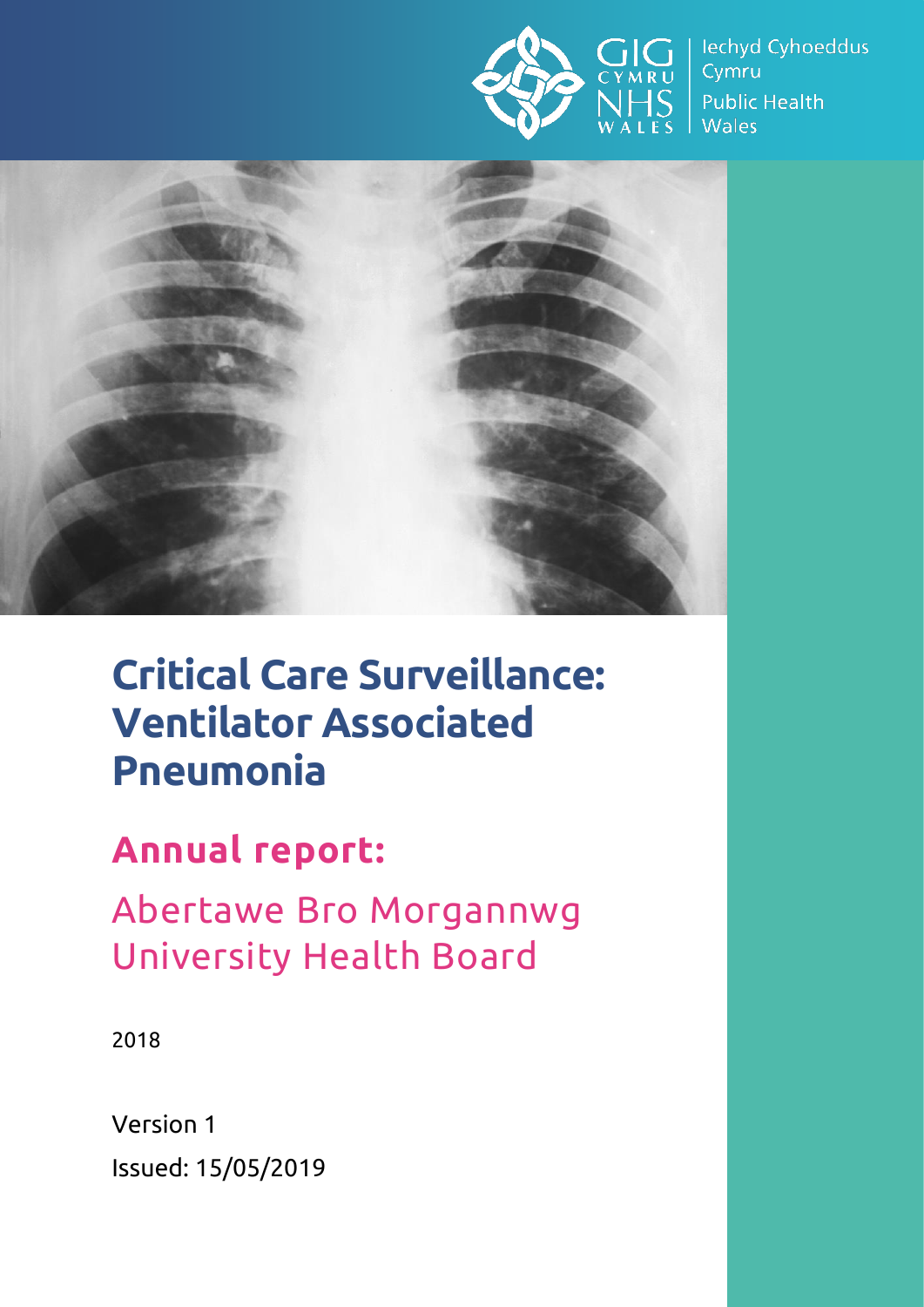# **Contents**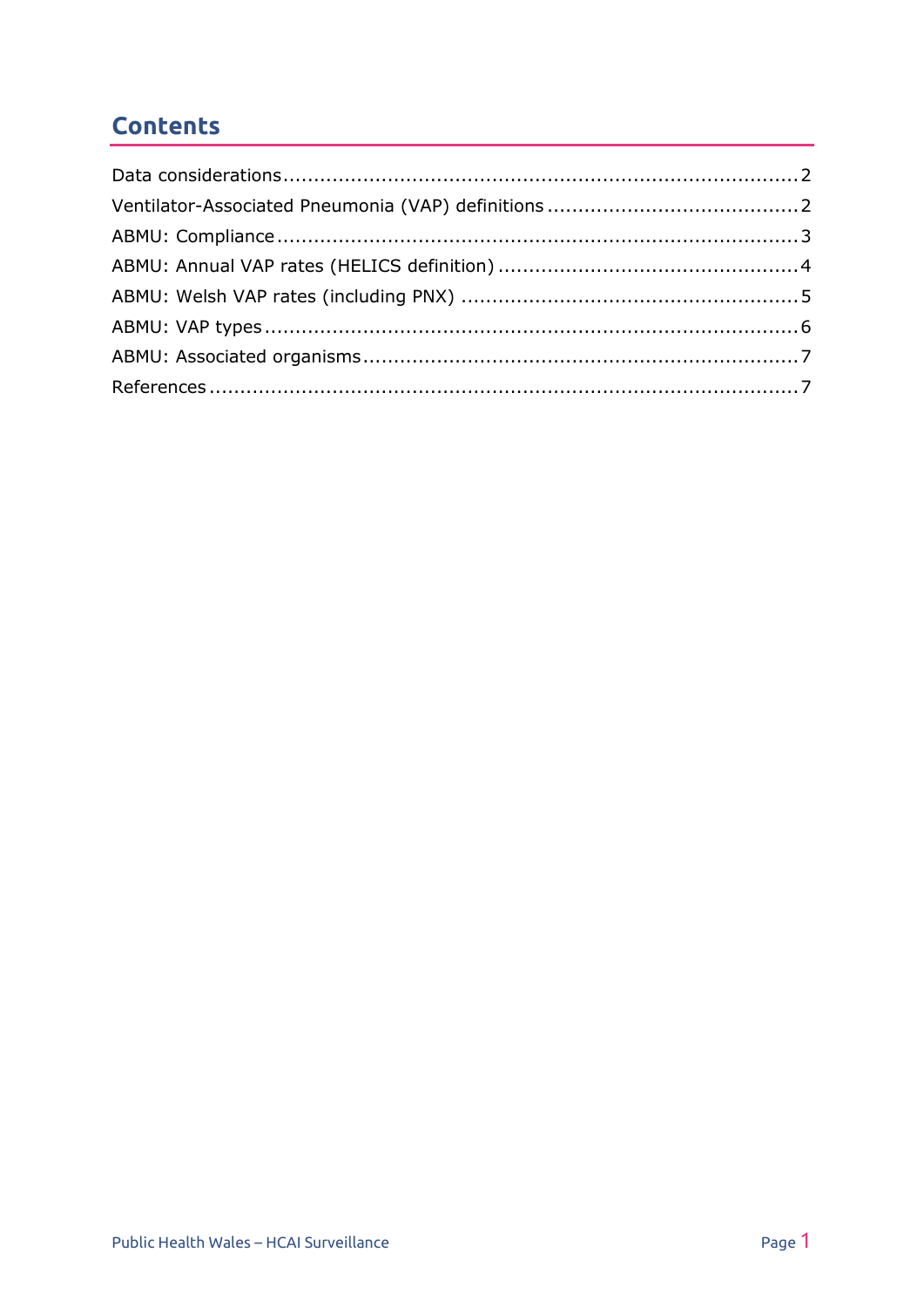#### <span id="page-2-0"></span>**Data considerations**

Data is captured at unit level in Ward Watcher across Wales. Once a month data is extracted and emailed to Public Health Wales. The information found in this report may differ slightly from that found in the quarter 4 report issued 31/1/19. This may be due to additional data being received for the annual report subsequently. For this reason the annual report should be referenced when mentioning annual VAP data.

This report includes data relating to Morriston and Princess of Wales hospitals. Data within this report relates to ventilator days and infections reported for the period prior to 1<sup>st</sup> April 2019, and thus data is reported according to health board boundaries and names in place during this period.

# <span id="page-2-1"></span>**Ventilator-Associated Pneumonia (VAP) definitions**

*The below details are a summary guide only, and should not be used to determine infection status. For a more detailed breakdown of the criteria, please see the HELICS definitions for ICU-acquired pneumonia.*

To be classified as a ventilator-associated pneumonia, an invasive respiratory device must have been present (even intermittently) in the 48 hours preceding the onset of infection; there must be two or more serial chest X-rays (CXR) or CT scans with a suggestive image of pneumonia (only one definitive CXR or CT scan is sufficient if there is no underlying cardiac or pulmonary disease). Additionally, there will be a combination of symptoms which include fever, leucopenia, leucocytosis, purulent sputum (or a change in sputum), cough, dyspnoea, tachypnoea, suggestive auscultation, ronchi, wheezing, and/or worsening gas exchange.

In addition to the clinical criteria, the following criteria determine which category the infection falls under:

PN1 – Protected sample + quantitative culture  $(10^4 \text{ CFU/ml BAL}/10^3 \text{ PB},$ DPA).

- PN2 Non-protected sample (ETA) + quantitative culture ( $10^6$  CFU/ml).
- PN3 Alternative microbiological criteria.
- PN4 Sputum bacteriology or non-quantitative ETA.
- PN5 No microbiological criterion met (only clinical criteria).
- PNX Meets all requirements for PN1-4, but no CXR or CT scans have been done. Does not meet ECDC HELICS definition (but will be included for a Welsh VAP rate).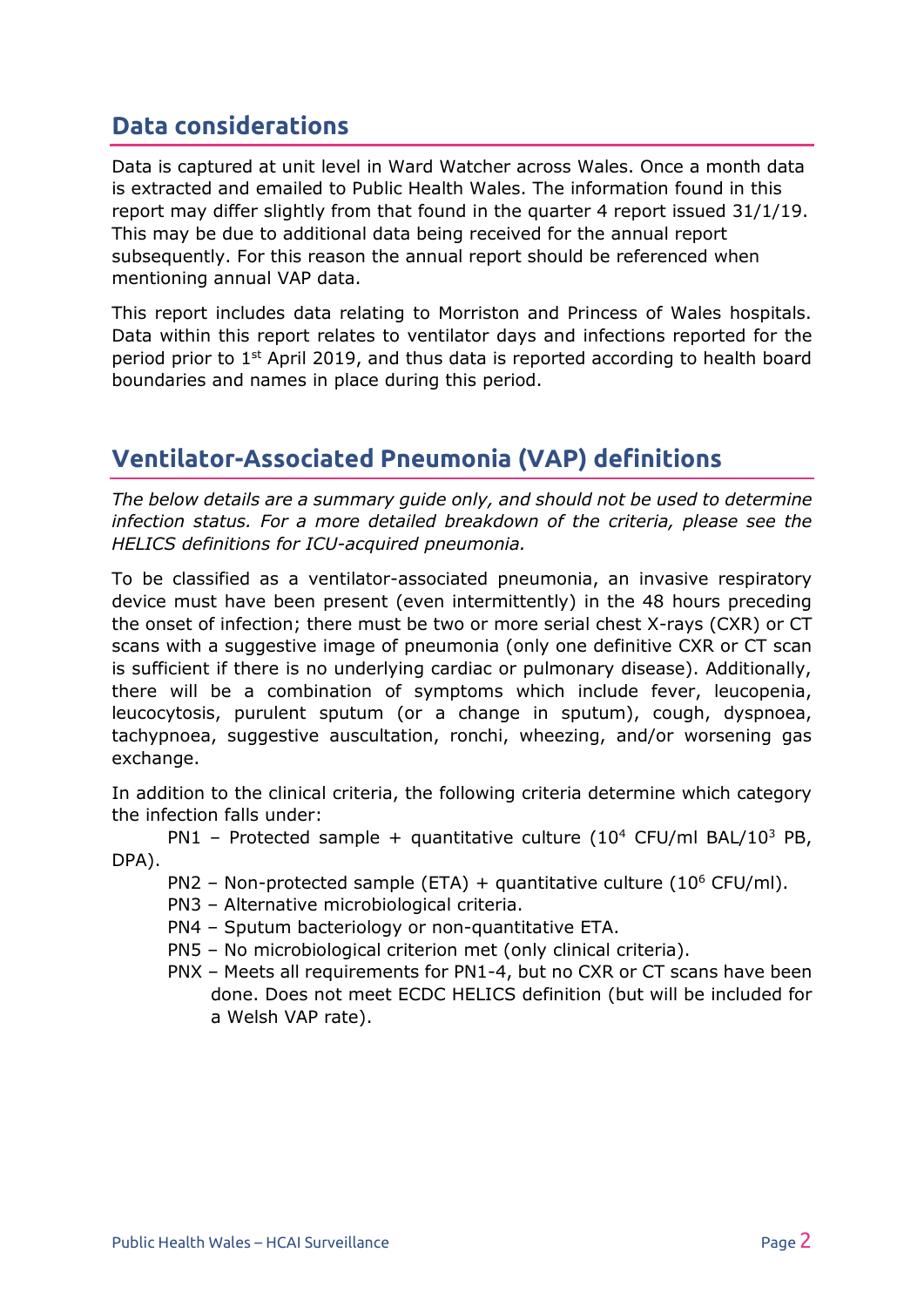### <span id="page-3-0"></span>**ABMU: Compliance**

This section shows compliance by year for Abertawe Bro Morgannwg UHB. We would expect to receive one export per month (12 per year per hospital). During 2014 the methods of data capture changed which may account for the decreased compliance.



*Figure 1: Compliance trend for Abertawe Bro Morgannwg UHB (2009-2018)*

During 2018 compliance for Abertawe Bro Morgannwg UHB was 100%. During 2014 and 2015 compliance in the health board was poor meaning data is missing, and thus the rates for those years should be interpreted with caution.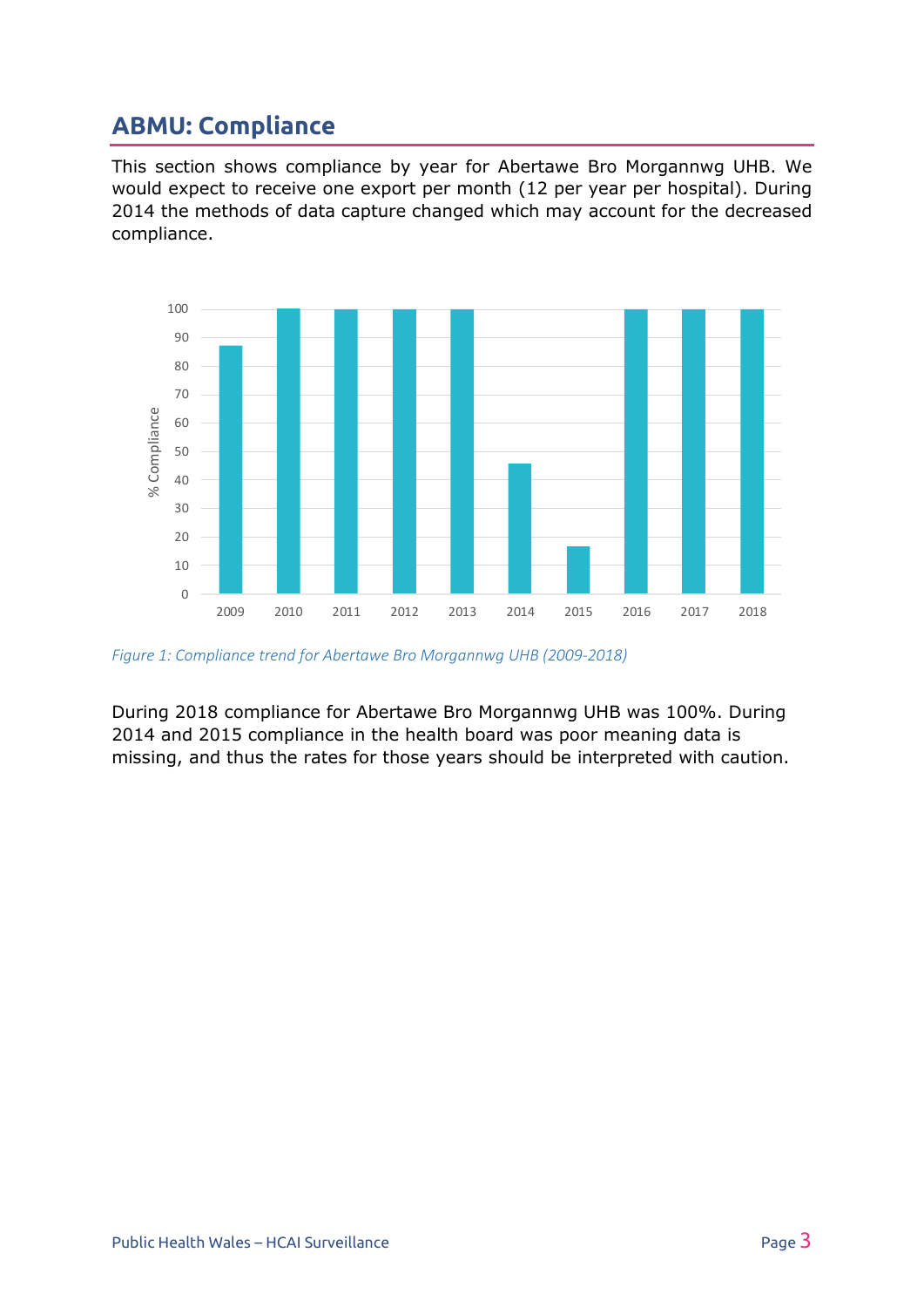#### <span id="page-4-0"></span>**ABMU: Annual VAP rates (HELICS definition)**

The European Centre for Disease Prevention and Control (ECDC) classifies VAPs according to the HELICS criteria. $1$  This section of the report details VAPs according to the HELICS criteria (PN1-PN5).



*Figure 2: Abertawe Bro Morgannwg UHB HELICS VAP trend rate compared with all Wales (2009-2018)*

|           | Healthboard                  |              |                                                       | <b>NHS Wales</b>              |               |                                                       |
|-----------|------------------------------|--------------|-------------------------------------------------------|-------------------------------|---------------|-------------------------------------------------------|
| 2009-2018 | Ventilator<br>days<br>47,360 | $VAP*$<br>82 | VAP rate<br>(per 1,000<br>ventilator<br>days)<br>1.73 | Ventilator<br>days<br>192,016 | $VAP*$<br>403 | VAP rate<br>(per 1,000<br>ventilator<br>days)<br>2.10 |
| Year      |                              |              |                                                       |                               |               |                                                       |
| 2018      | 5,145                        | 6            | 1.17                                                  | 22,530                        | 42            | 1.86                                                  |
| 2017      | 5,738                        | 8            | 1.39                                                  | 24,209                        | 43            | 1.78                                                  |
| 2016      | 6,595                        | 14           | 2.12                                                  | 23,625                        | 52            | 2.20                                                  |
| 2015      | 1,473                        | 6            | 4.07                                                  | 10,496                        | 30            | 2.86                                                  |
| 2014      | 1,778                        | $\Omega$     | 0.00                                                  | 12,648                        | 25            | 1.98                                                  |
| 2013      | 5,494                        | 9            | 1.64                                                  | 22,264                        | 43            | 1.93                                                  |
| 2012      | 6,073                        | 8            | 1.32                                                  | 21,849                        | 50            | 2.29                                                  |
| 2011      | 5,882                        | 7            | 1.19                                                  | 18,705                        | 34            | 1.82                                                  |
| 2010      | 5,726                        | 15           | 2.62                                                  | 18,380                        | 33            | 1.80                                                  |
| 2009      | 3,456                        | 9            | 2.60                                                  | 17,310                        | 51            | 2.95                                                  |
|           |                              |              |                                                       |                               |               |                                                       |
|           |                              |              |                                                       |                               |               |                                                       |

There were 6 infections and 5,145 ventilator days in 2018, giving a VAP rate of 1.17 per 1,000 ventilator days. This is lower than the 2017 rate of 1.39 VAP per 1,000 ventilator days.

The rate for Abertawe Bro Morgannwg UHB was lower than the all Wales rate for 2018 and 2017.

*\*Excluding infections recorded as PNX (PN0) on WardWatcher.*

|                         | 4.20 |
|-------------------------|------|
|                         | 3.15 |
| 2009-2018 Welsh average | 2.10 |
|                         | 1.05 |
|                         | 0.00 |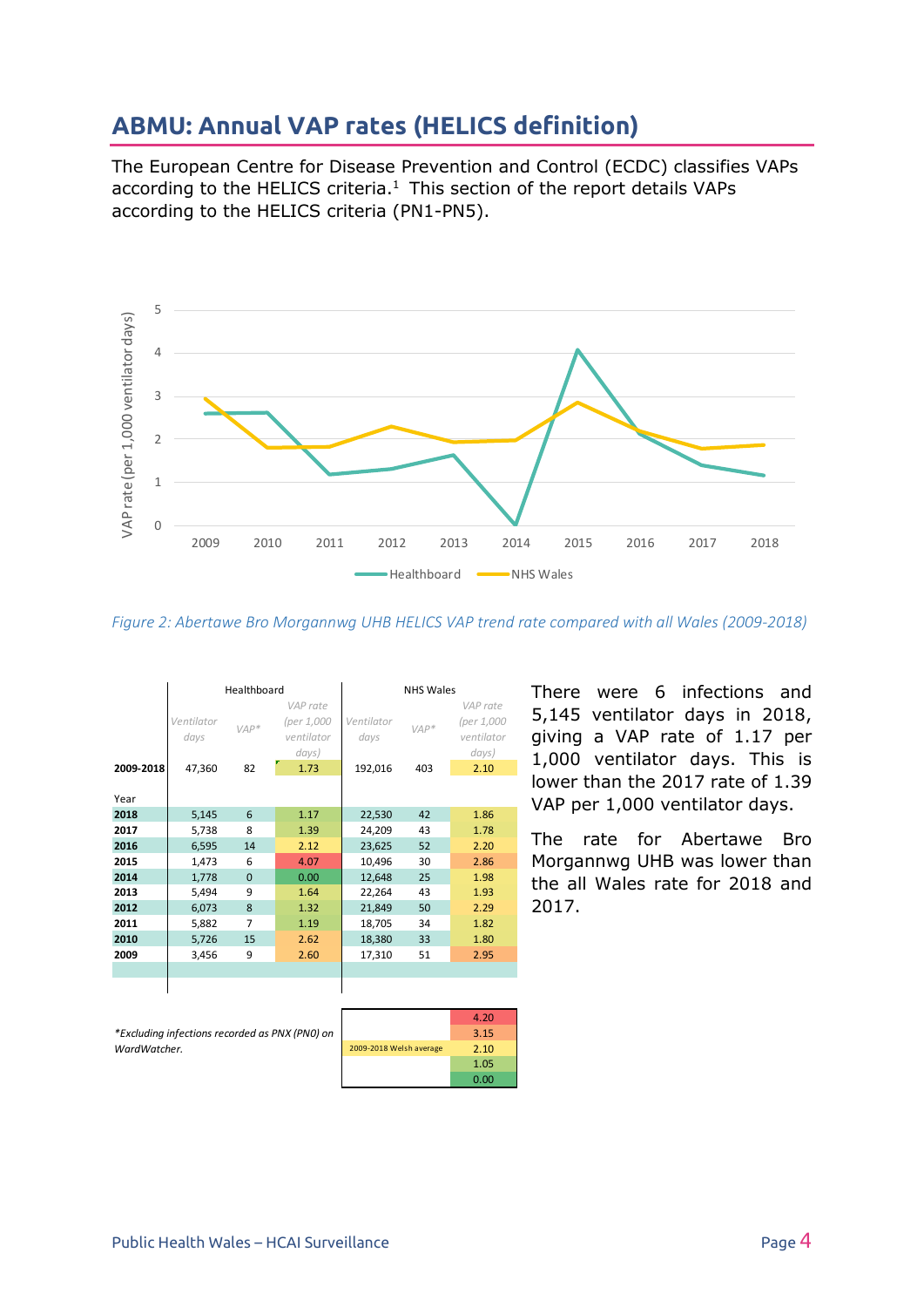# <span id="page-5-0"></span>**ABMU: Welsh VAP rates (including PNX)**

In 2016 a new PN code was added to capture infections meeting all requirements for PN1-4, but where no CXR or CT scans have been done. This was following reported incidence of VAPs in Wales being lower than other European regions and a study which was conducted by Public Health Wales.<sup>2</sup>

This section details all VAPs recorded including PNX and compares the rates with and without the additional code.



*Figure 3: Abertawe Bro Morgannwg UHB VAP rate trend compared with HELICS VAP rate (2009-2018)*



*\*\*Excluding infections recorded as PNX (PN0) on WardWatcher. \*Including infections recorded as PNX (PN0) on WardWatcher.*

| 3.51 | 3.46 |
|------|------|
| 2.63 | 2.60 |
| 1.75 | 1.73 |
| 0.88 | 0.87 |
| 0.00 | 0.00 |
|      |      |

For 2018 there were no PNX VAPs recorded across the health board and therefore the Welsh rate and HELICS rate do not differ.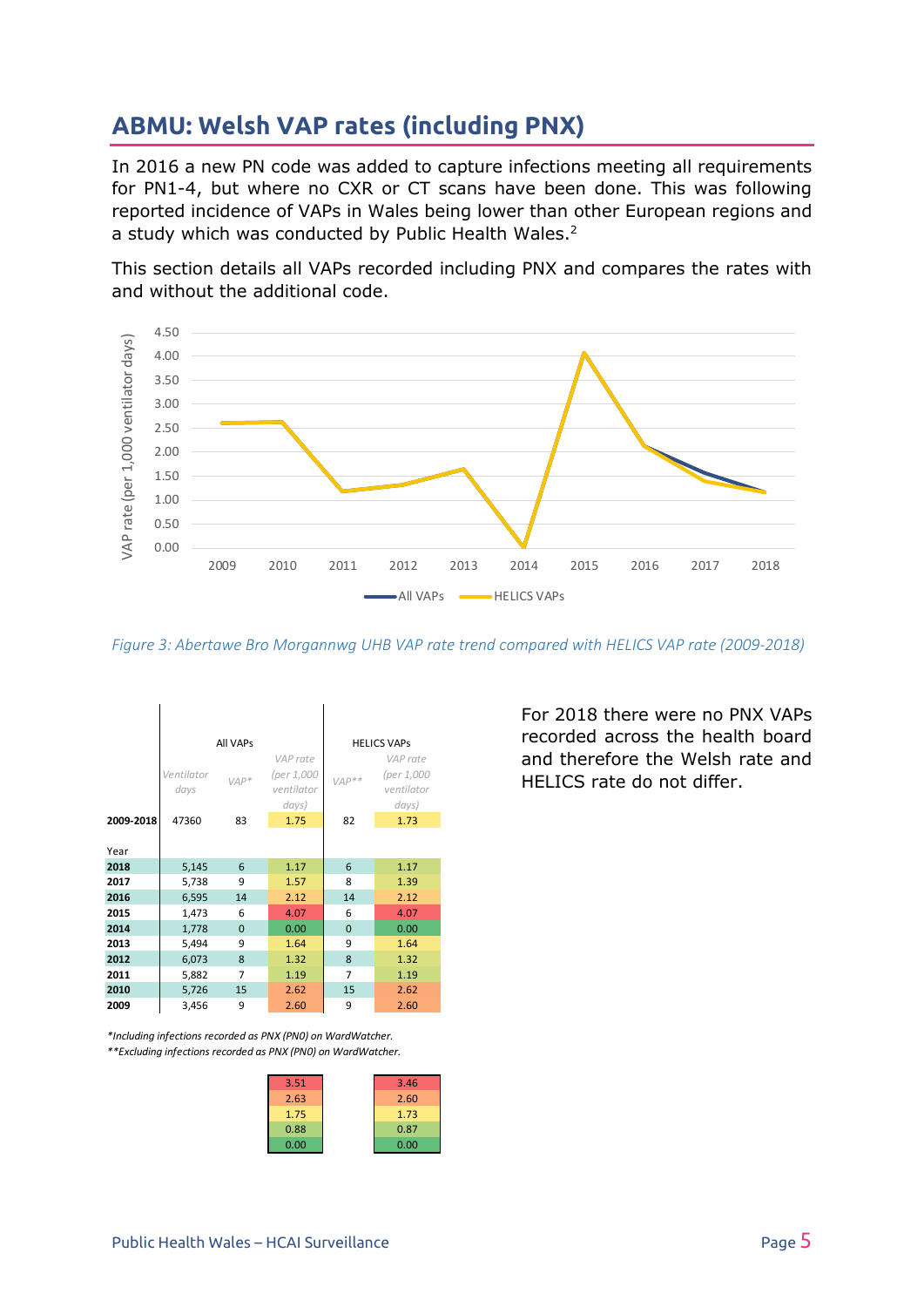#### <span id="page-6-0"></span>**ABMU: VAP types**

The following figure shows the number of VAPs broken down the by type of VAP recorded by the surveillance. The VAP types include those as noted by HELICS (PN1-PN5), and includes the Welsh PNX type from 2016 onwards.



*Figure 4: VAPs recorded by type for Abertawe Bro Morgannwg UHB (2009-2018)*

*Table 1: VAP types for Abertawe Bro Morgannwg UHB (2018)*

|                       | 2018                         |    |  |
|-----------------------|------------------------------|----|--|
|                       | <b>Healthboard NHS Wales</b> |    |  |
| PN <sub>1</sub>       | ი                            | 26 |  |
| PN <sub>2</sub>       | 0                            | 0  |  |
| PN <sub>3</sub>       | 0                            | O  |  |
| PN4                   | 5                            | 13 |  |
| PN <sub>5</sub>       | 1                            | 3  |  |
| <b>Total (HELICS)</b> | 6                            | 42 |  |
| <b>PNX</b>            | 0                            | 24 |  |
| Total (inc. PNX)      | 6                            | 66 |  |

During 2018, the most common VAP type reported in Abertawe Bro Morgannwg was PN4. There were no PNX VAPs reported in the health board. Across Wales the most common VAP type reported was a PN1, followed by a PNX.